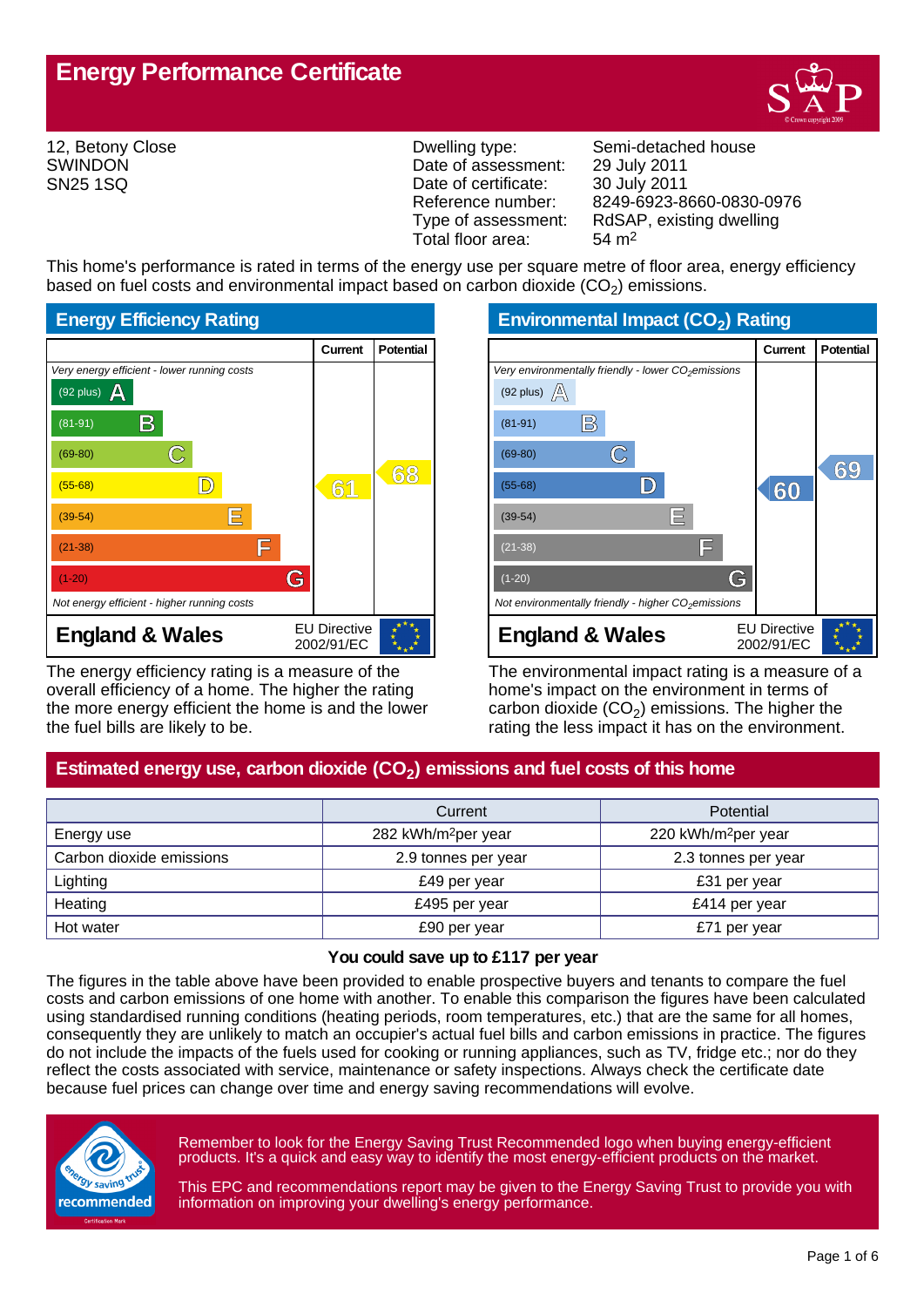## **About this document**

The Energy Performance Certificate for this dwelling was produced following an energy assessment undertaken by a qualified assessor, accredited by Elmhurst Energy Systems Ltd, to a scheme authorised by the Government. This certificate was produced using the RdSAP 2009 assessment methodology and has been produced under the Energy Performance of Buildings (Certificates and Inspections) (England and Wales) Regulations 2007 as amended. A copy of the certificate has been lodged on a national register.

Assessor's accreditation number: EES/001873 Assessor's name: Mr. Paul Crovella<br>Company name/trading name: Swindon Energy Company name/trading name:<br>Address: Phone number: 01793 430451 Fax number: E-mail address:<br>
Related party disclosure:<br>
No related party<br>
No related party Related party disclosure:

7 Bowood Road Old Town Swindon Wiltshire SN1 4LP

## **If you have a complaint or wish to confirm that the certificate is genuine**

Details of the assessor and the relevant accreditation scheme are on the preceding page. You can get contact details of the accreditation scheme from their website at www.elmhurstenergy.co.uk together with details of their procedures for confirming authenticity of a certificate and for making a complaint.

## **About the building's performance ratings**

The ratings on the certificate provide a measure of the buildings overall energy efficiency and its environmental impact, calculated in accordance with a national methodology that takes into account factors such as insulation, heating and hot water systems, ventilation and fuels used. The average Energy Efficiency Rating for a dwelling in England and Wales is band E (rating 50).

Not all buildings are used in the same way, so energy ratings use standard occupancy assumptions which may be different from the specific way you use your home. Different methods of calculation are used for homes and for other buildings. Details can be found at www.communities.gov.uk/epbd.

Buildings that are more energy efficient use less energy, save money and help protect the environment. A building with a rating of 100 would cost almost nothing to heat and light and would cause almost no carbon emissions. The potential ratings on the certificate describe how close this building could get to 100 if all the cost effective recommended improvements were implemented.

## **About the impact of buildings on the environment**

One of the biggest contributors to global warming is carbon dioxide. The way we use energy in buildings causes emissions of carbon. The energy we use for heating, lighting and power in homes produces over a quarter of the UK's carbon dioxide emissions and other buildings produce a further one-sixth.

The average household causes about 6 tonnes of carbon dioxide every year. Adopting the recommendations in this report can reduce emissions and protect the environment. You could reduce emissions even more by switching to renewable energy sources. In addition there are many simple everyday measures that will save money, improve comfort and reduce the impact on the environment. Some examples are given at the end of this report.



**Click www.epcadviser.direct.gov.uk our online tool which uses information from this EPC to show you how to save money on your fuel bills.**

Further information about Energy Performance Certificates can be found under Frequently Asked Questions at www.epcregister.com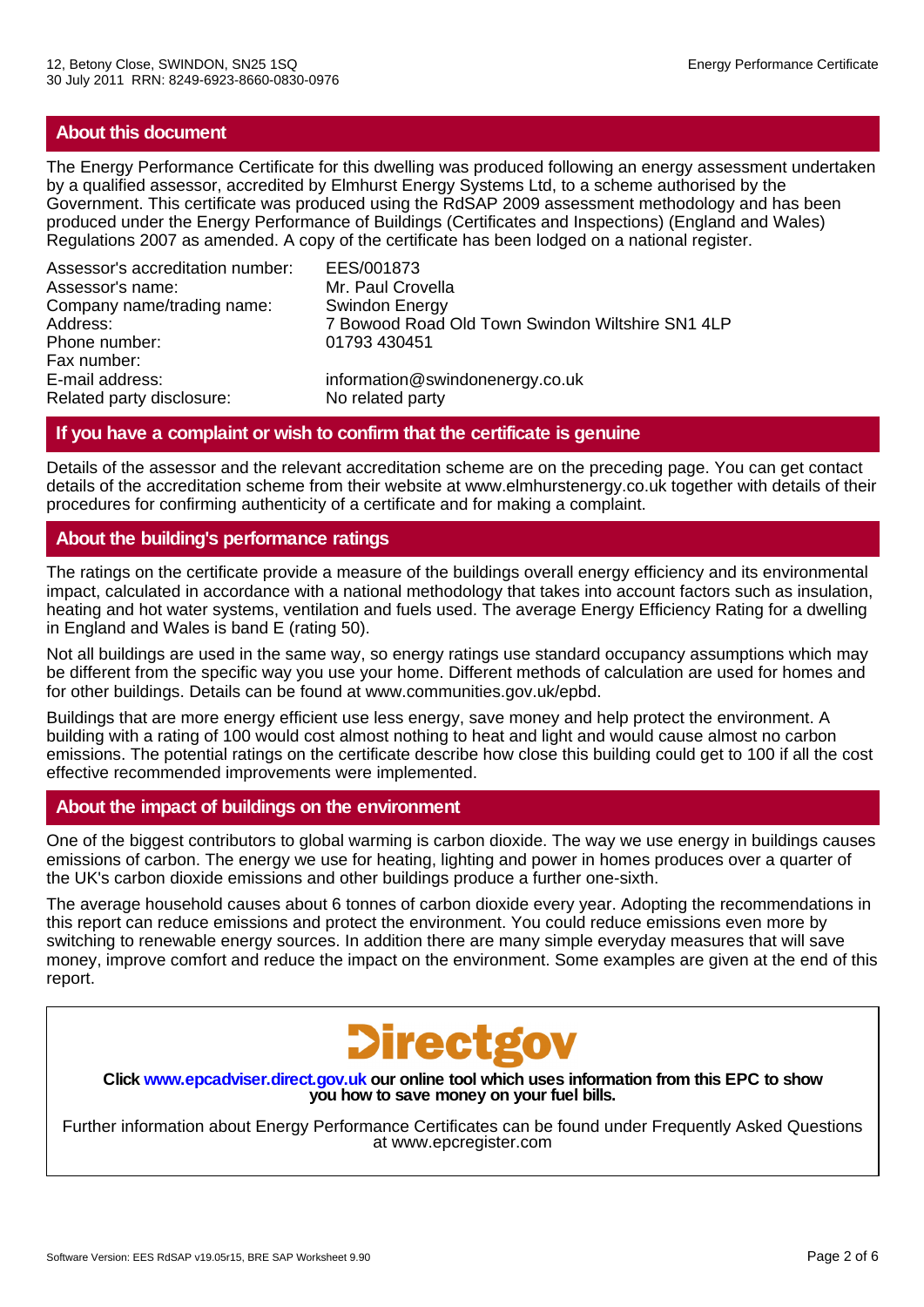The measures below are cost effective. The performance ratings after improvement listed below are cumulative, that is they assume the improvements have been installed in the order that they appear in the table. The indicative costs are representative for most properties but may not apply in a particular case.

| Lower cost measures                                            | <b>Typical savings</b><br><b>Indicative Cost</b><br>per year | Ratings after improvement |                      |                         |
|----------------------------------------------------------------|--------------------------------------------------------------|---------------------------|----------------------|-------------------------|
|                                                                |                                                              |                           | Energy<br>Efficiency | Environmental<br>Impact |
| 1 Low energy lighting for all fixed outlets                    | £8                                                           | £15                       | D 62                 | D 61                    |
| 2 Upgrade heating controls                                     | £350 - £450                                                  | £26                       | D 64                 | D <sub>63</sub>         |
| Sub-Total                                                      |                                                              | £41                       |                      |                         |
| Higher cost measures                                           |                                                              |                           |                      |                         |
| Replace boiler with new condensing<br>$\overline{3}$<br>boiler | £1,500 - £3,500                                              | £76                       | D 68                 | C <sub>69</sub>         |
| Total                                                          |                                                              | £117                      |                      |                         |
| D <sub>68</sub><br><b>Potential energy efficiency rating</b>   |                                                              |                           |                      |                         |
| Potential environmental impact $(CO2)$ rating                  |                                                              |                           |                      | C <sub>69</sub>         |

## **Further measures to achieve even higher standards**

The further measures listed below should be considered in addition to those already specified if aiming for the highest possible standards for this home. However you should check the conditions in any covenants, planning conditions, warranties or sale contracts. The indicative costs are representative for most properties but may not apply in a particular case.

| 4 Solar water heating                            | £4,000 - £6,000   | £22  | C <sub>70</sub> | C <sub>71</sub> |
|--------------------------------------------------|-------------------|------|-----------------|-----------------|
| 5 Solar photovoltaic panels, 2.5 kWp             | £11,000 - £20,000 | £214 | <b>B</b> 83     | <b>B</b> 83     |
| Wind turbine<br>6.                               | £1,500 - £4,000   | £18  | <b>B</b> 84     | <b>B</b> 84     |
| Enhanced energy efficiency rating<br><b>B</b> 84 |                   |      |                 |                 |
| Enhanced environmental impact $(CO2)$ rating     |                   |      |                 | <b>B</b> 84     |

Improvements to the energy efficiency and environmental impact ratings will usually be in step with each other. However, they can sometimes diverge because reduced energy costs are not always accompanied by a reduction in carbon dioxide  $(CO<sub>2</sub>)$  emissions.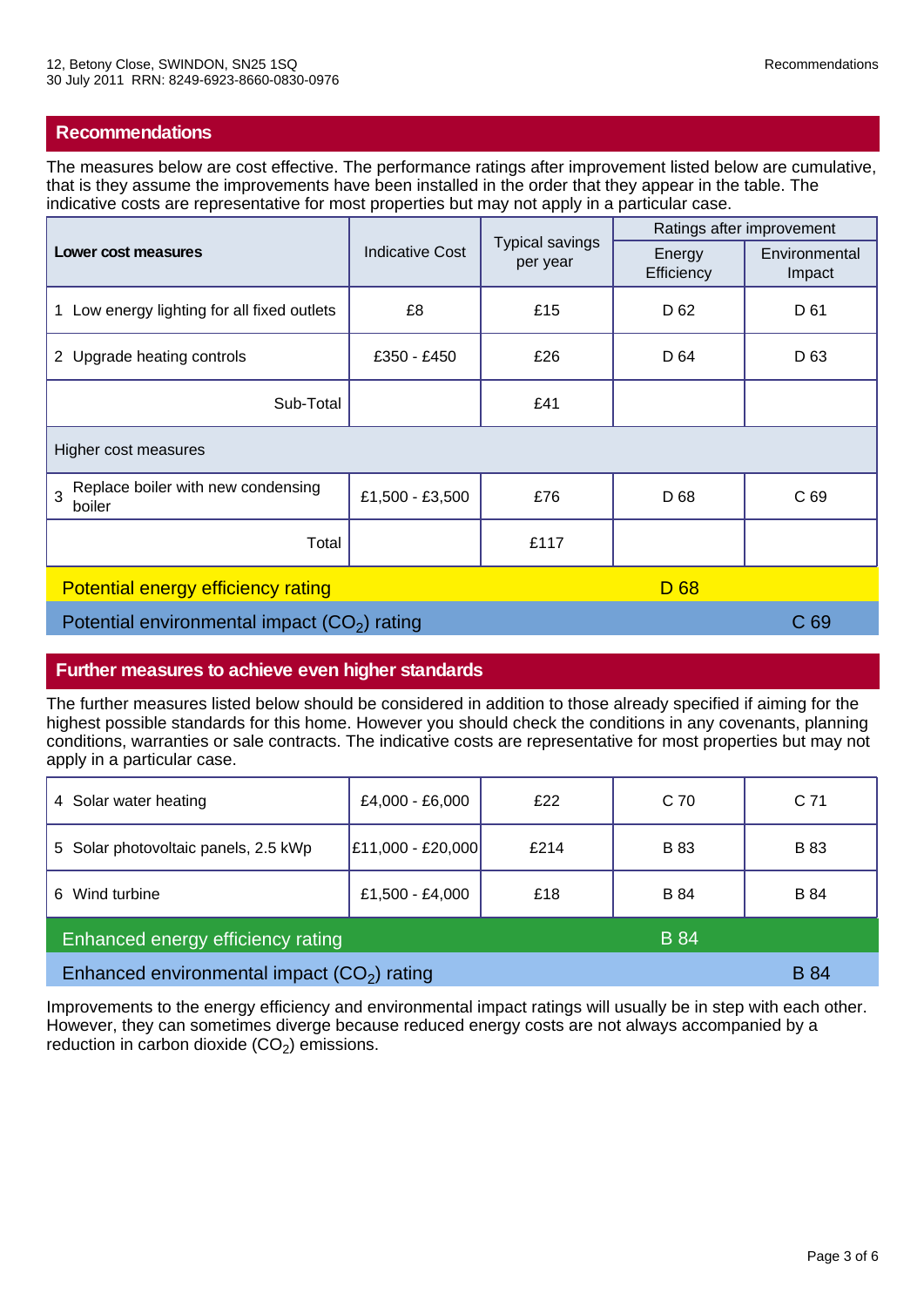## **Summary of this home's energy performance related features**

The table below gives an assessment of the key individual elements that have an impact on this home's energy and environmental performance. Each element is assessed by the national calculation methodology; 1 star means least efficient and 5 stars means most efficient. The assessment does not take into consideration the physical condition of any element. 'Assumed' means that the insulation could not be inspected and an assumption has been made in the methodology based on age and type of construction.

| Element                                     | Description                                 | Current performance      |               |  |
|---------------------------------------------|---------------------------------------------|--------------------------|---------------|--|
|                                             |                                             | <b>Energy Efficiency</b> | Environmental |  |
| Walls                                       | Cavity wall, as built, insulated (assumed)  | ★★★★☆                    | ★★★★☆         |  |
| Roof                                        | Pitched, 100 mm loft insulation             | ★★★☆☆                    | ★★★☆☆         |  |
| Floor                                       | Solid, no insulation (assumed)              |                          |               |  |
| <b>Windows</b>                              | Fully double glazed                         | ★★★☆☆                    | ★★★☆☆         |  |
| Main heating                                | Boiler and radiators, mains gas             | ★★★★☆                    | ★★★★☆         |  |
| Main heating controls                       | Programmer, TRVs and bypass                 | ★★★☆☆                    | ★★★☆☆         |  |
| Secondary heating                           | Room heaters, mains gas                     |                          |               |  |
| Hot water                                   | From main system                            | ★★★★☆                    | ★★★★☆         |  |
| Lighting                                    | Low energy lighting in 40% of fixed outlets | ★★★☆☆                    | ★★★☆☆         |  |
| <b>Current energy efficiency rating</b>     |                                             | D 61                     |               |  |
| Current environmental impact $(CO2)$ rating |                                             | D 60                     |               |  |

## **Low and zero carbon energy sources**

None

## **Renewable Heat Incentive**

You could receive 20 years of RHI payments and help reduce carbon emissions by replacing your existing heating system with one that generates renewable heat and, where appropriate, having your loft insulated to 150 mm and cavity walls filled. The energy required for space and water heating shown below would form the basis of the payments. The Department of Energy and Climate Change has up-to date information on technologies supported and the support levels at www.decc.gov.uk/rhi.

This dwelling: Loft insulation less than 150 mm, Cavity walls insulated

| Heat demand for RHI          | Existing dwelling | With loft<br>insulation only | With cavity<br>insulation only | With loft and<br>cavity insulation |
|------------------------------|-------------------|------------------------------|--------------------------------|------------------------------------|
| Space heating (kWh per year) | 5.867             | 5.747                        |                                | -                                  |
| Water heating (kWh per year) | 1,763             |                              |                                |                                    |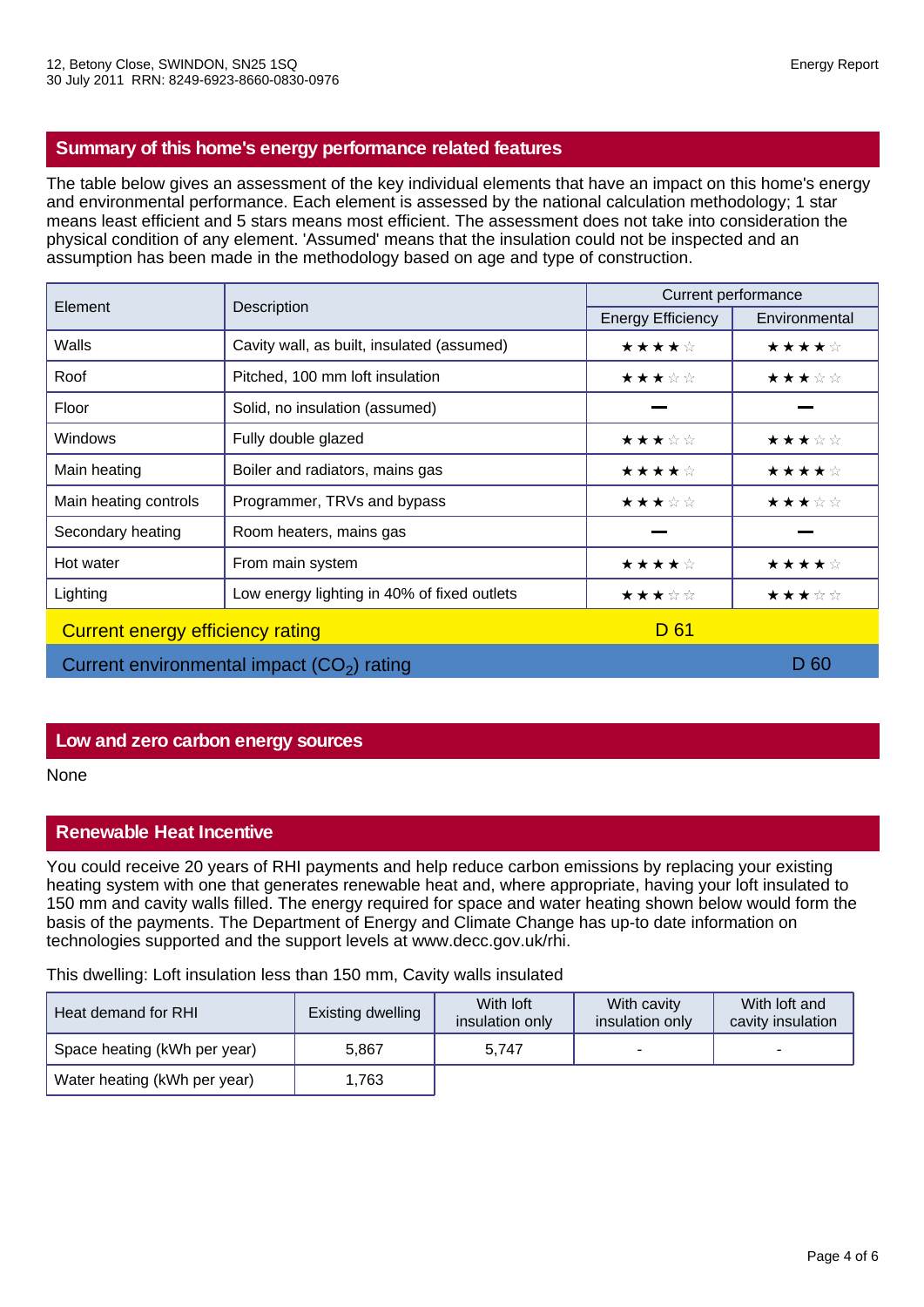## **About the cost effective measures to improve this home's performance ratings**

If you are a tenant, before undertaking any work you should check the terms of your lease and obtain approval from your landlord if the lease either requires it, or makes no express provision for such work.

#### **Lower cost measures**

These measures are relatively inexpensive to install and are worth tackling first. The indicative costs of measures included earlier in this EPC include the costs of professional installation in most cases. Some of the cost effective measures below may be installed as DIY projects which will reduce the cost. DIY is not always straightforward, and sometimes there are health and safety risks, so take advice before carrying out DIY improvements.

#### **1 Low energy lighting**

Low energy light bulbs last up to 12 times longer than ordinary ones and reduce lighting costs.

#### **2 Heating controls (room thermostat)**

The heating system should have a room thermostat to enable the boiler to switch off when no heat is required. The thermostatic radiator valve should be removed from any radiator in the same room as the thermostat. Ask a heating engineer to do this work.

#### **Higher cost measures**

#### **3 New condensing boiler**

A condensing boiler is capable of much higher efficiencies than other types of boiler, meaning it will burn less fuel to heat this property. Building Regulations apply to this work.

## **About the further measures to achieve even higher standards**

Further measures that could deliver even higher standards for this home. You should check the conditions in any covenants, planning conditions, warranties or sale contracts before undertaking any of these measures. If you are a tenant, before undertaking any work you should check the terms of your lease and obtain approal from your landlord if the lease either requires it, or makes no express provision for such work.

#### **4 Solar water heating**

A solar water heating panel uses the sun to pre-heat the hot water supply, significantly reducing demand on the heating system to provide hot water and hence save fuel and money. You could be eligible for Renewable Heat Incentive payments which could appreciably increase the savings beyond those shown on your EPC, provided that both the product and the installer are certified by the Microgeneration Certification Scheme (or equivalent). Details of local MCS installers are available at www.microgenerationcertification.org.

### **5 Solar photovoltaic (PV) panels**

A solar PV system converts light directly into electricity via panels placed on the roof and can be used throughout the home. Building Regulations apply to this work and planning restrictions may apply. You could be eligible for a Feed-in Tariff which could appreciably increase the savings beyond those shown on your EPC, provided that both the product and the installer are certified by the Microgeneration Certification Scheme (or equivalent). Details of local MCS installers are available at www.microgenerationcertification.org.

#### **6 Wind turbine**

A wind turbine provides electricity from wind energy. This electricity can be used throughout the home. Building Regulations apply to this work and planning restrictions may apply. Wind turbines are not suitable for all properties. The system's effectiveness depends on local wind speeds and the presence of nearby obstructions, and a site survey should be undertaken by an accredited installer. You could be eligible for a Feed-in Tariff which could appreciably increase the savings beyond those shown on your EPC, provided that both the product and the installer are certified by the Microgeneration Certification Scheme (or equivalent). Details of local MCS installers are available at www.microgenerationcertification.org.